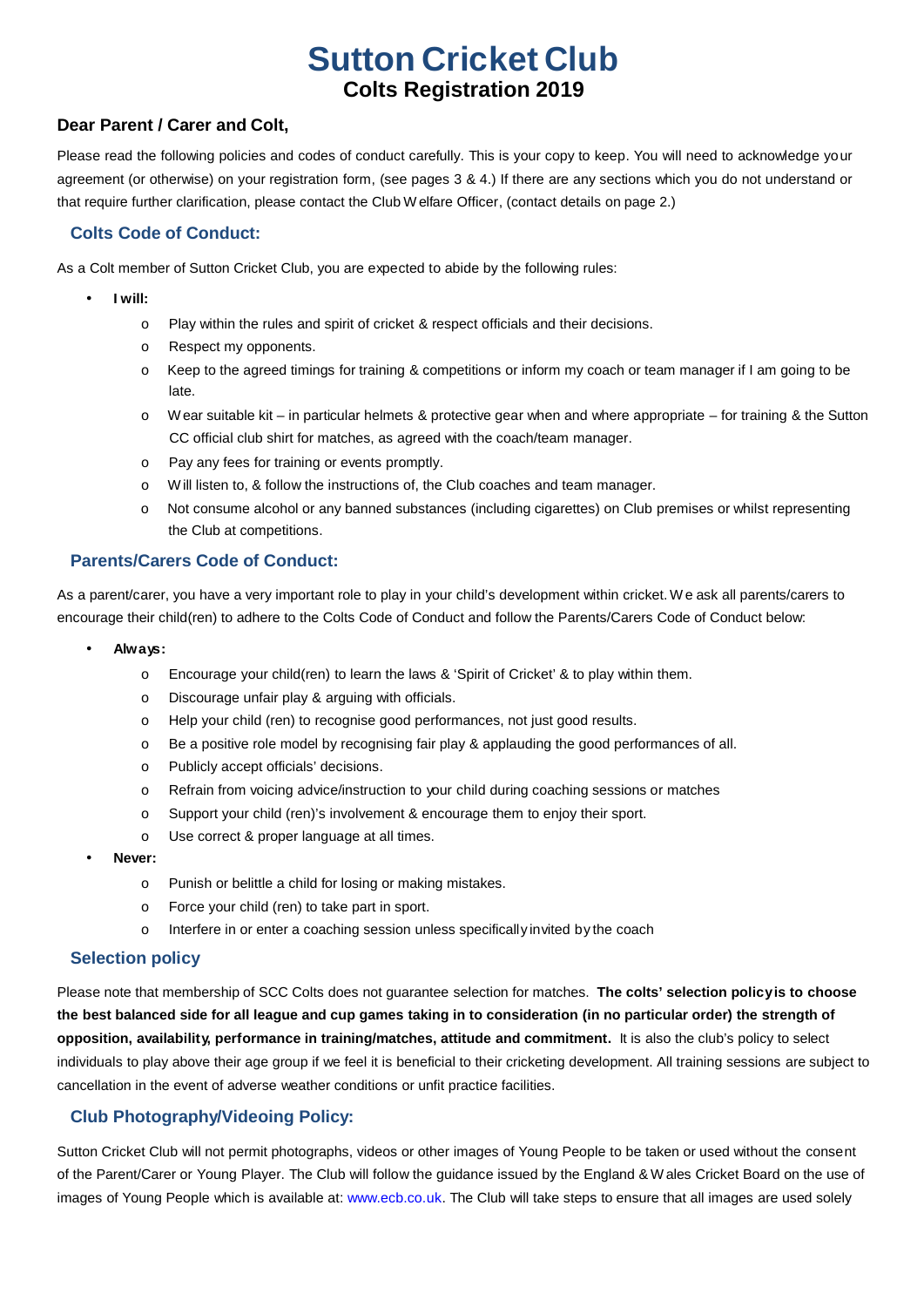for the purpose they are intended, i.e. the promotion and celebration of the Club's cricketing activities. If you become aware of any images being used inappropriately you should inform the Club Welfare Officer immediately.

If photographs are published on the Club's website (www.suttoncricketclub.com), and/or the club's other published media, or submitted to the press, individuals will not be identified. In circumstances where there is a need to identify an individual player in the Press, parental/carer permission will be sought beforehand.

The Club understands that there are circumstances under which a parent/carer would not wish their child to be photographed. Whilst the Club will do all that it can to ensure the safety of children during games, it is the responsibility of the parent/carer concerned to ensure that, if necessary, their child is not videoed or photographed. The Club is unable to supervise individual children during cricket activities or competitions.

#### **Sutton CC – Welfare:**

Sutton CC is fully committed to safeguarding and promoting the wellbeing of all its members. The Club believes that it is important that members, coaches, administrators and parents/carers associated with the Club should, at all times, show respect and be encouraged to be open at all times. They should feel comfortable and confident enough to share any concerns orcomplaints that they might have about any aspect of the Club with the Colts Organiser and/or the Club W elfare Officer.

#### **Transport to and from matches:**

The Club policy is that parents orother responsible adults are responsible for transporting players to and from all matches and practice sessions, and therefore the Club will not be registering Private Vehicles for the transportation of individuals in connection with any fixtures or practice sessions arranged by the Club. The implementation of this policy is not intended to exclude any player from participation and parents or guardians should contact the Club Welfare Officer if they have any problems with the transportation of players to matches or practice sessions.

#### **Sutton CC – Welfare Officer:**

Sutton CC has adopted the ECB's Safe Hands policy for the welfare of young people in Cricket. This is a "good practice" policy document prepared by the ECB in conjunction with the NSPCC. As such, an experienced nurse with over 25 year's experience in the NHS has been appointed as the club's Welfare Officer.

Julie Hesketh has considerable experience of Child Protection practices within her current role as a Chief Nurse in Richmond. She will frequently be about when the colts are on site.

The Safe Hands Policy sets out guidelines for the way the club manages its young people. It's mainly for coaches and adults to understand that are directly involved with our young people. Members are aware that we have a policy and procedures are in place to protect our young people – together with the adults who give so much of their free time to manage and coach them.

All Cricket Clubs within Surrey are required to appoint a full trained Welfare Officer to see the policy is implemented and to act upon any areas that give cause for concern. Parents should be reassured that the Welfare Officer of the club is always happy to discuss any relevant matter in confidence. It must equally be understood that the club might approach the Welfare Officer to discuss a matter with a parent.

It is important to appreciate that it is the Welfare Officer who should be the first point of contact if any matter of concern should arise about welfare issues.

The appointment of the Welfare Officer should be seen as a way the club views the importance of caring for our colts and protecting our adult members.

If any member, colt or parent wishes to discuss any relevant matter, please feel free to contact the Welfare Officer at any time. Name and contact details as follows: Julie Hesketh, Mobile/Text 07948 717549 or Julie.hesketh@nhs.net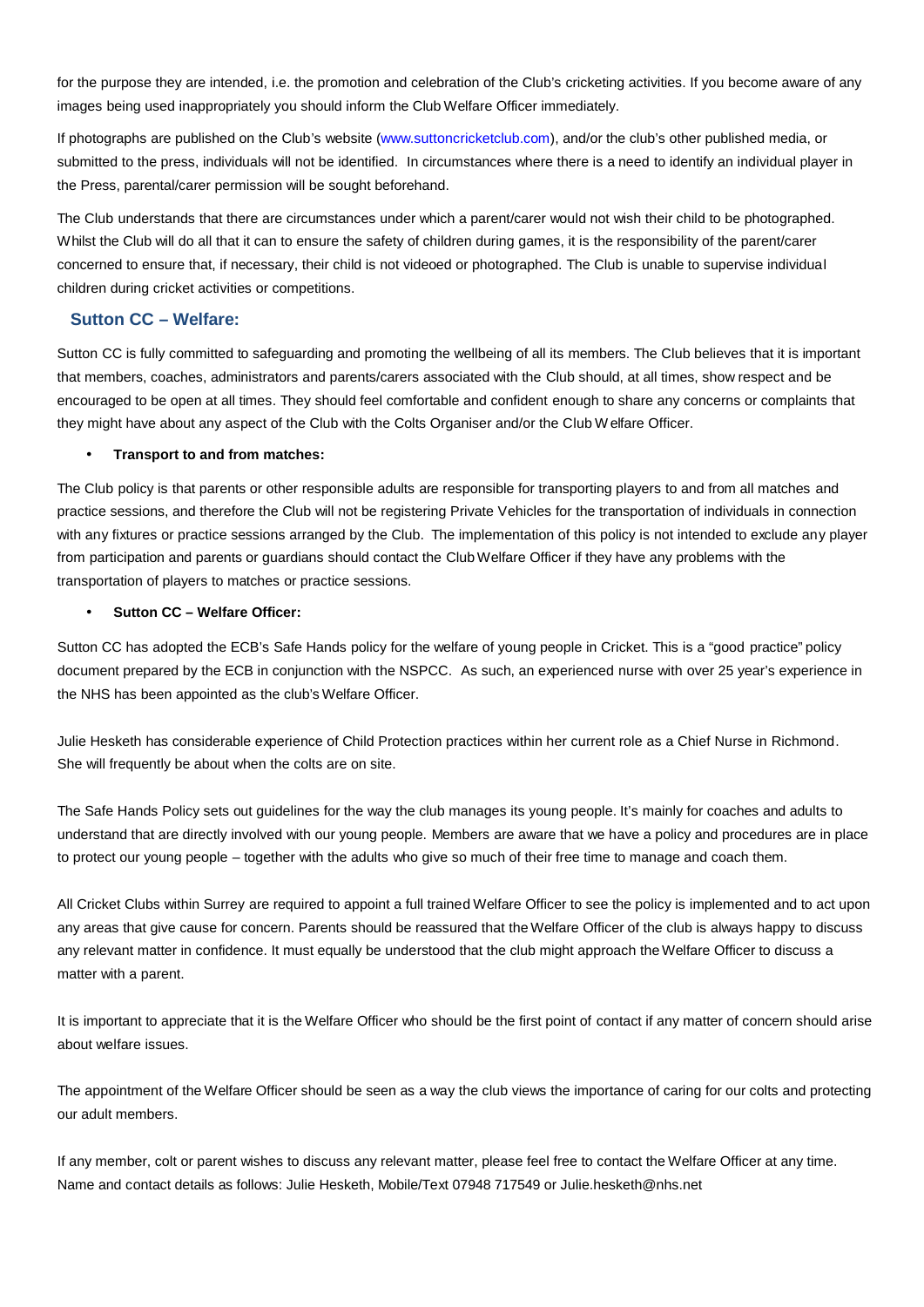## **Sutton Cricket Club Colts Registration 2019**

Please read the Club Policies and Codes of Conduct on pages 1 & 2, and, a) complete all sections of the following registration form, b) sign the consent form overleaf, and, c) clip this form and forward with your fee to the address at the foot of page 4.

 $\chi$  and  $\chi$ 

| Colts Name:                                      |    |                    |  |  |
|--------------------------------------------------|----|--------------------|--|--|
| Colts Date of Birth:                             |    | Colts School Year: |  |  |
| Address:                                         |    |                    |  |  |
| Post Code:                                       |    | Home Tel No:       |  |  |
| Parents/Carers                                   | 1. |                    |  |  |
|                                                  | 2. |                    |  |  |
| Email:                                           | 1. |                    |  |  |
|                                                  | 2. |                    |  |  |
| Emergency No 1:                                  |    |                    |  |  |
| Emergency No 2:                                  |    |                    |  |  |
| *Alternative name:                               |    |                    |  |  |
| *Address:                                        |    |                    |  |  |
| *Post Code:                                      |    |                    |  |  |
| *Home Tel No:                                    |    |                    |  |  |
| *Contact No 2:                                   |    |                    |  |  |
| <b>Cricket Experience</b><br>(New members only): |    |                    |  |  |
| Allergies/.Medical Requirements:                 |    |                    |  |  |

I give my consent that in an emergency, the Club may act in loco parentis, if the need arises for the administration of emergency first aid. I also understand that, in such an occurrence, all reasonable steps will be taken to contact me or the alternative contact named above.\*I confirm that to the best of my knowledge my child does not suffer from any medical conditions other than those detailed above.

Signed………………………………………………………………. … Date:………….......……….

**NOW PLEASE COMPLETE THE SECTION OVERLEAF, 'Policies and Codes of Conduct.'**